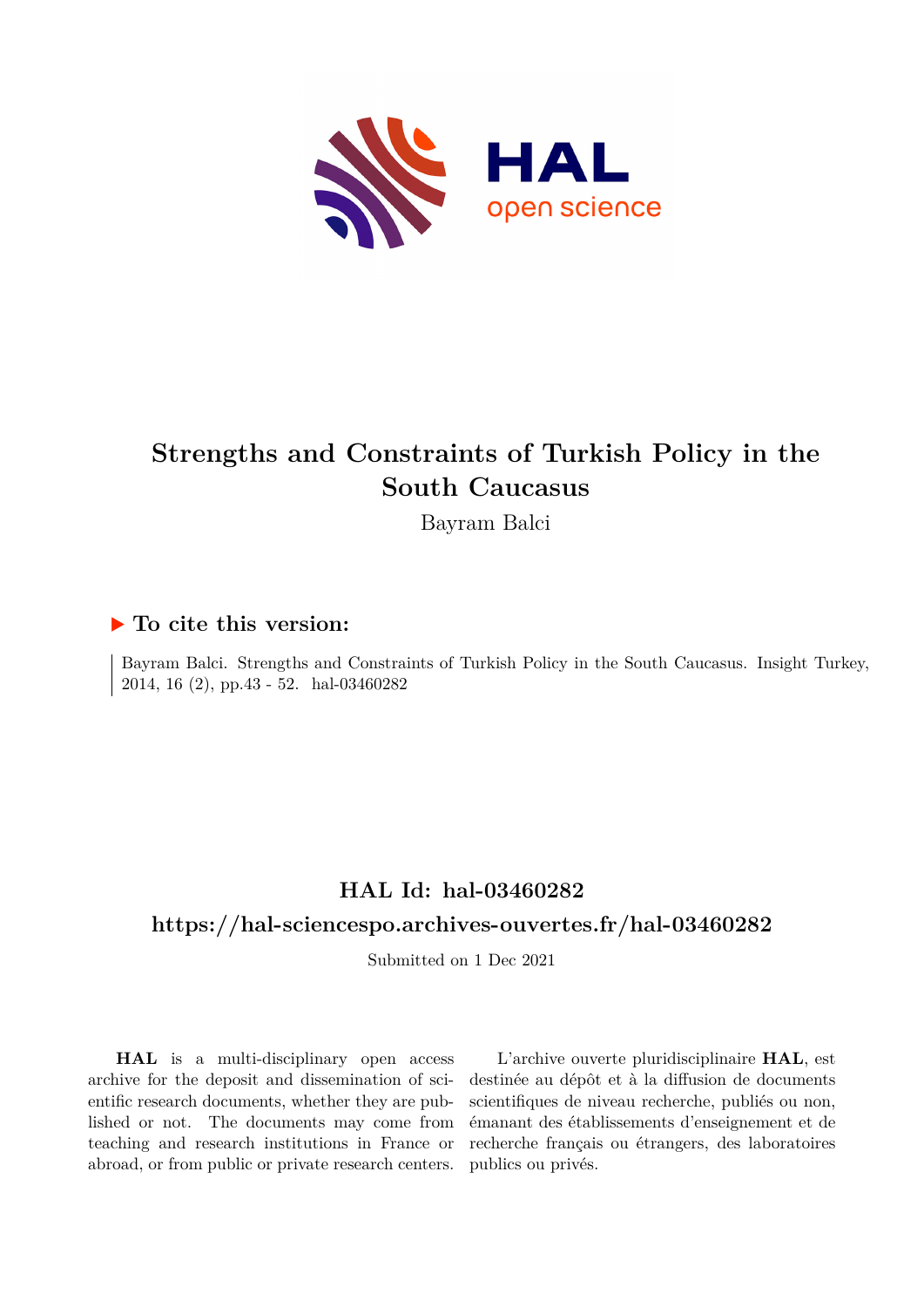#### **COMMENTARY**

# **Strengths and Constraints of Turkish Policy in the South Caucasus**

#### **BAYRAM BALCI\***

**ABSTRACT** *Just after the end of the Soviet Union and the emergence of three independent states in the South Caucasus Turkey started to manifest a real interest for this region. Energy issue, which is the key issue in this Turkish policy since the beginning, is expected to remain the key priority for Turkey because of its growing economy. Ankara tries to have a balanced relations with the three South Caucasian countries, Azerbaijan, Georgia and Armenia, but for multiple reasons, Turkey's policy in the South Caucasus is still determined by its relations with Azerbaijan who is the best ally and economic partner for Ankara.*

Turkey, despite being an imme-<br>
diate neighbor of the South<br>
Caucasus or Caucasian coun-<br>
tries and having a shared history diate neighbor of the South tries and having a shared history because of the Ottoman domination of this region, has only recently expressed an interest and developed a foreign policy towards the three South Caucasus republics. Since their accession to independence in 1991, Ankara has established unique ties with these nations. However, Turkey is not the only regional power to be looking into its neighborhood. Two other neighbors, which have also historically dominated this region, are manifesting a likewise legitimate interest: Russia and Iran. In fact, with the end of the Soviet Union, the new

geographical configuration in the area fed the expectation that a new struggle for influence in this region would soon be revived amongst the old empires: the Russians, the Safavids, and the Ottomans and their heirs, Russia, Iran, and Turkey. But this confrontation has not taken place. To date, political pragmatism and economic cooperation have prevailed. In particular, Turkey and Russia have succeeded in avoiding all direct conflict in the affairs of the Southern Caucasus. Still, they can be considered the sources of polarization in conflicts, such as the conflict in the Nagorno-Karabakh or the secessionist movement in Abkhazia and South Ossetia in Georgia.

\* Visiting Scholar, Carnegie Endowment for International Peace, Washington DC

#### **Insight Turkey**

Vol. 16 / No. 2 / 2014, pp. 43-52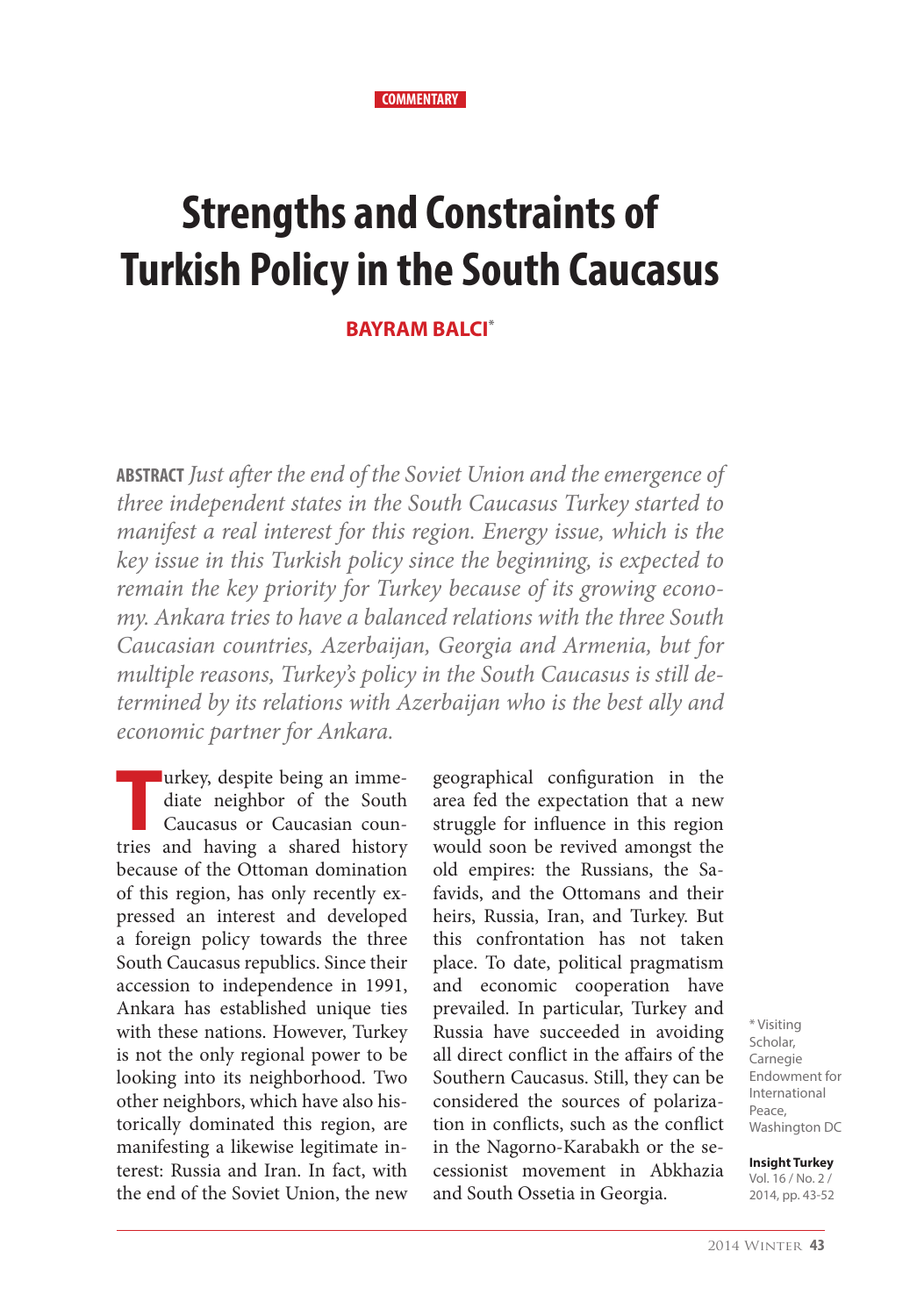## **A General Perspective of Turkey's Foreign Policy in the Southern Caucasus**

The end of the bipolar world was a watershed moment in the history of Turkey's foreign policy. No longer having to serve the role of the buffer zone between East and West, Turkey aspires to become a major political actor and to impose itself on the regional scene in the post-Soviet era. The Turkic republics of the area are of particular importance to Turkey. In the heart of the Caucasus stands Azerbaijan, culturally and politically the closest to Turkey. Fearful that this new region would fall under the influence of countries hostile to the West, like Iran or Saudi Arabia, or to avoid a return of Russia, Turkey's western allies strongly encouraged Ankara to present itself as a model of secular development. However, for a multitude of reasons, including a lack of sufficient resources, the reticence of these newly formed republics to relinquish their sovereignty in exchange for an outside model, and their apprehension of Russia's return to its "old neighborhood," Ankara has revisited its far sighted ambitions and returned to a more realistic approach.<sup>1</sup>

When the AK Party acceded to power in 2002, it put into place a more assertive foreign policy largely due to the economic miracle of the "Anatolian Tigers." At the same time, Turkey was cautious not to be overly ambitious in the Caucasus to avoid stirring up trouble and rubbing Russia

the wrong way. As it turned out, the results were mixed, and even disappointing politically, however there was success in the economic and cultural spheres. Turkey's priority was in the area of energy and its participation in the realization of the "project of the century," the construction of the Baku, Tbilisi, Ceyhan (BTC) pipeline. Following long and intense negotiations and political maneuvering, in 2005, the BTC turned Turkey into a key country for the transit of hydrocarbons from the Caspian Sea to European markets<sup>2</sup>. The BTC was extended by the Baku, Tbilisi, and Erzurum pipeline for the transport of natural gas. This very pipeline is in the process of being further extended by the construction of two new pipelines that are underway: TAP and TANAP, respectively the Trans Adriatic Pipeline and the Trans Anatolian Pipeline. Once completed, they will allow for an improved transit of gas from the Caspian Sea to the Markets of Europe – passing though Georgia, Turkey, Albania, Greece, and Italy. By reducing European dependence on Russian natural gas, these pipelines will turn Turkey into an energy hub and a major actor for exchanges between Europe and the Caspian basin<sup>3</sup>.

Politically and geo-strategically, Turkey is still not the major actor its foreign policy architects dreamt of being at the end of the Soviet era. Two events illustrate this current failure in Turkey's foreign policy ambitions and have forced it to be more modest. First, as a close ally to Azerbaijan, Turkey did little to help resolve the conflict in the Nagorno-Karabakh. The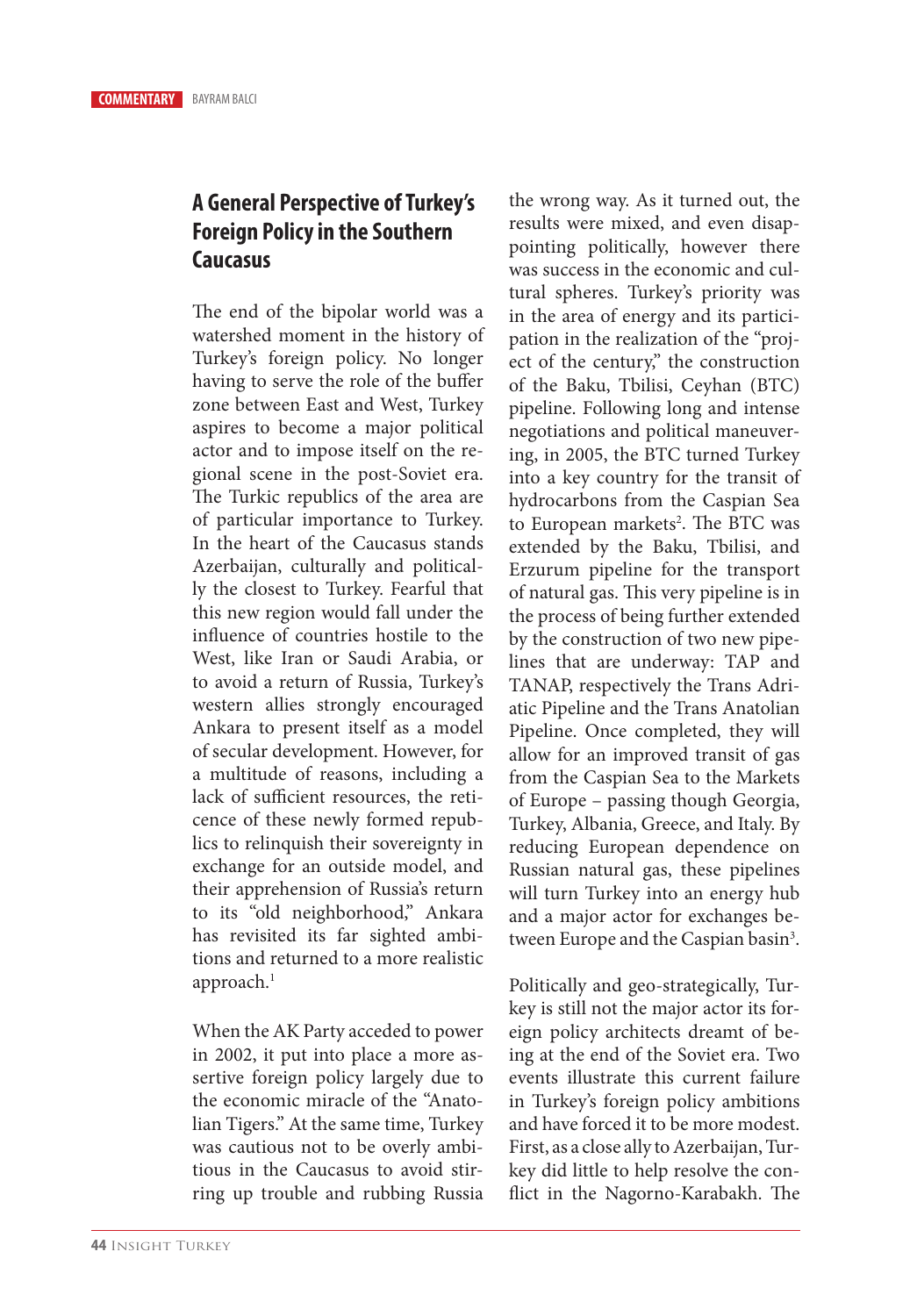Minsk group, which did not include Turkey and had the mission to promote the advancement of the peace negotiations between Armenia and Azerbaijan, produced little in accomplishing any significant improvement in a conflict that has been frozen for over twenty years. Second, the short war in the summer of 2008 between Russian and Georgia also revealed Turkey's political effacement in the Southern Caucasus. Having normally good relations with both Russia and Georgia, Turkey attempted to play a mediation role in the conflict but rapidly became aware that it was ineffective. Confronted by Russia's growing ambitions, Turkey has little leverage, especially in the Southern Caucasus. Thus, Ankara launched the "Caucasus Stability and Cooperation Platform," which brought together the three Caucasus Republics, Turkey, and Russia. Unfortunately, these efforts only revealed Turkey's position of inferiority in relation to Russia in this region.<sup>4</sup> Most recently, in March 2014, Ankara has felt its impotency in the region following Russia's annexation of Crimea. Turkey's diplomats were forced to curtail their criticism of this act to avoid all direct confrontation with a major economic partner: Russia.5

However, when it comes to "soft power," Turkey has considerable influence in the Southern Caucasus. Turkey's television broadcasts of shows and programs are exceptionally popular in Azerbaijan. Reciprocal tourism is flourishing between Turkey and the Caucasus. Turkish religious influence is notable, not only in Azerbaijan but

**Turkey and Russia have succeeded in avoiding all direct conflict in the affairs of the Southern Caucasus**

also in the Muslim regions of Georgia (in the region of Adjara and the border areas of Azerbaijan). Indirectly linked to this soft power are the cultural and educational activities of the Gulenist movement, which reaches both Azerbaijan and Georgia where five schools and one university have been established. However, since an open political rift has erupted in Turkey between Prime Minister Erdogan and Fethullah Gülen (the spiritual leader of the Gulenist movement), serious repercussions could emerge in the region, especially in Azerbaijan where the Gülen movement affiliated activities have already been severely scrutinized by local authorities. Nevertheless, it is undeniable that a generation of political elites has been formed because of these educational establishments created by the Gülenist movement. Still, despite the State University of Yerevan opening of a Department of Turkish Studies with more than 200 students studying Turkish language and civilization, soft power in Armenia remains weak.

There are evident disparities in the bilateral relations between Turkey and each of these Republics of the Southern Caucasus. Each of these three countries has striking differences. More importantly, they each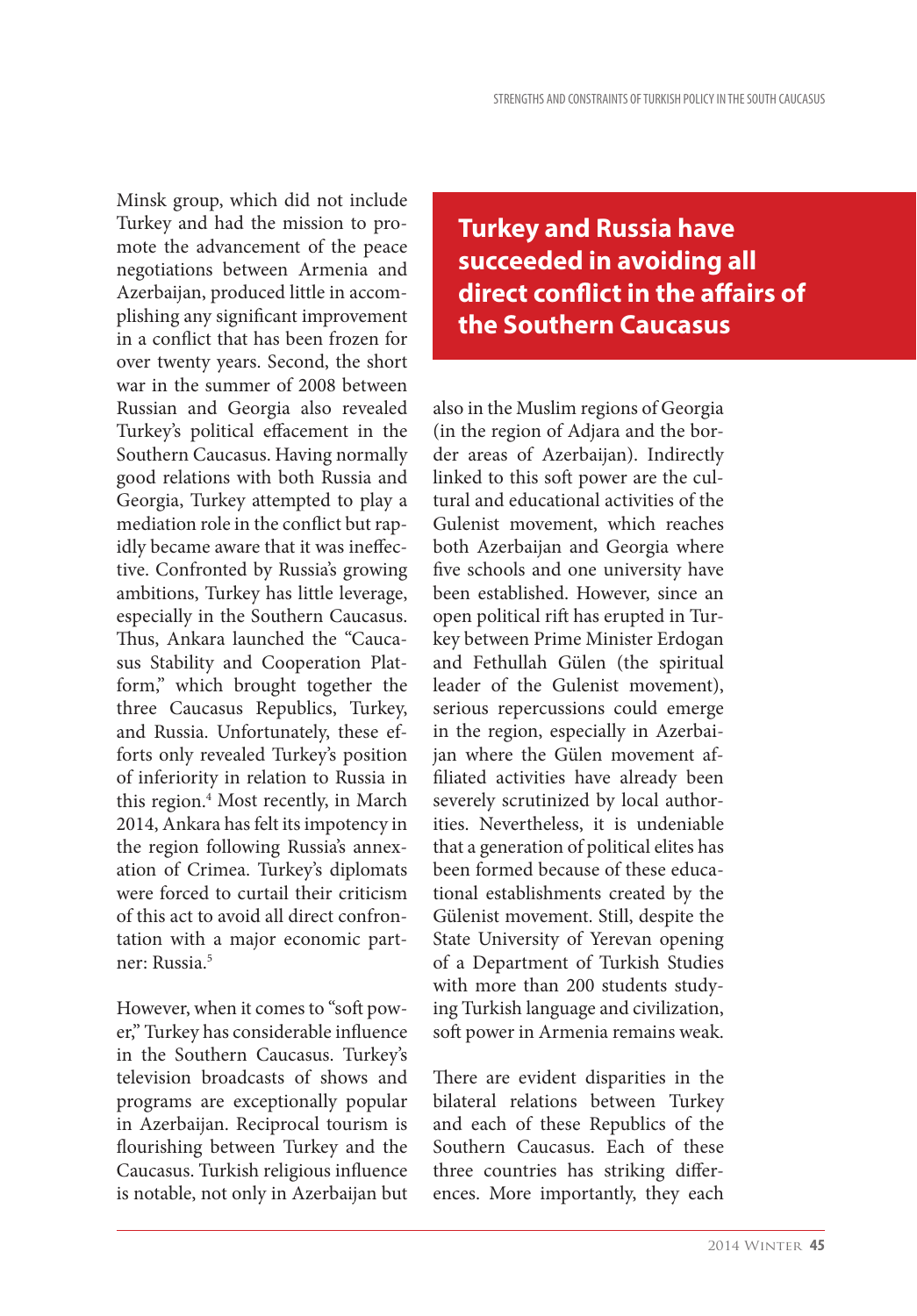represent diverse interests for Turkey. Thus, they each have taken on a unique place in Ankara's foreign policy.

## **Turkey-Azerbaijan, a Quasiperfect Convergence of Viewpoints and Interests in the Southern Caucasus**

Azerbaijan holds a unique place in Turkey's foreign policy, not only in the Caucasus and in the general Turkic speaking region but also beyond. This closeness is not only due to the shared cultural and linguistic affinities but also to the strong political and strategic interests that exist between these two countries. Their bilateral relations are often characterized as "two states, one nation." With the end of the Soviet Empire, Turkey sought to recreate a solidarity based on "Turkishness," connecting all Turkish-speaking nations. Azerbaijan was the most enthusiastic in heeding this call. Good bilateral relations are not limited to official government interactions, as the two societies are very close and intertwined culturally. Many Turks are of Azerbaijani origin, and since the end of the Soviet era, there is an increasing number of marriages between Turks and Azeris. Ethnically, these two people are almost identical. This is true to the extent that religious differences are erased, as Turkey is a Sunni majority country and Azerbaijan is 65% Shiite. All these factors explain the generally good relations between Turkey and Azerbaijan; however, they do not mask certain emerging tensions.

At the beginning of Azerbaijan's independence, relations were warm between the two countries. The first President of Azerbaijan, Abulfaz Elchibey, was known for his Pan-Turkism and his strong attachment to Turkey. However, in 1993, he was overthrown by a coup d'état and was replaced by Heydar Aliyev, who put in place a more pragmatic foreign policy that was less tied to Turkey. Still, he maintained good relations with Ankara. Since 2003, his son Ilham has followed a similar political line and has been able to manage Azerbaijan's neighbors. Concretely, Turkey has actively supported Azerbaijan's position in the Nagorno-Karabakh conflict, as well as other regional security issues; for example, when tensions emerged between Azerbaijan and Iran.<sup>6</sup> In exchange, Azerbaijan supports Turkey's initiatives, like the Turcophone Summits, even if these summits are not met with much enthusiasm in Central Asia. In sum, Turkey and Azerbaijan share similar positions on the Armenian question of genocide, conflict in the Nagorno-Karabakh, and regional security issues.

In terms of economics, the two countries are linked through a multiplicity of accords, which permit exchanges in all sectors, however the energy section is by far the most dynamic. A number of Turkish companies are investing in Azerbaijan, but the BTC, the BTE and the other pipelines that are under construction, like the TAP and the TANAP, represent the keys to relations between these two counties, and even their future. Moreover, petrol revenues have permitted Azerbai-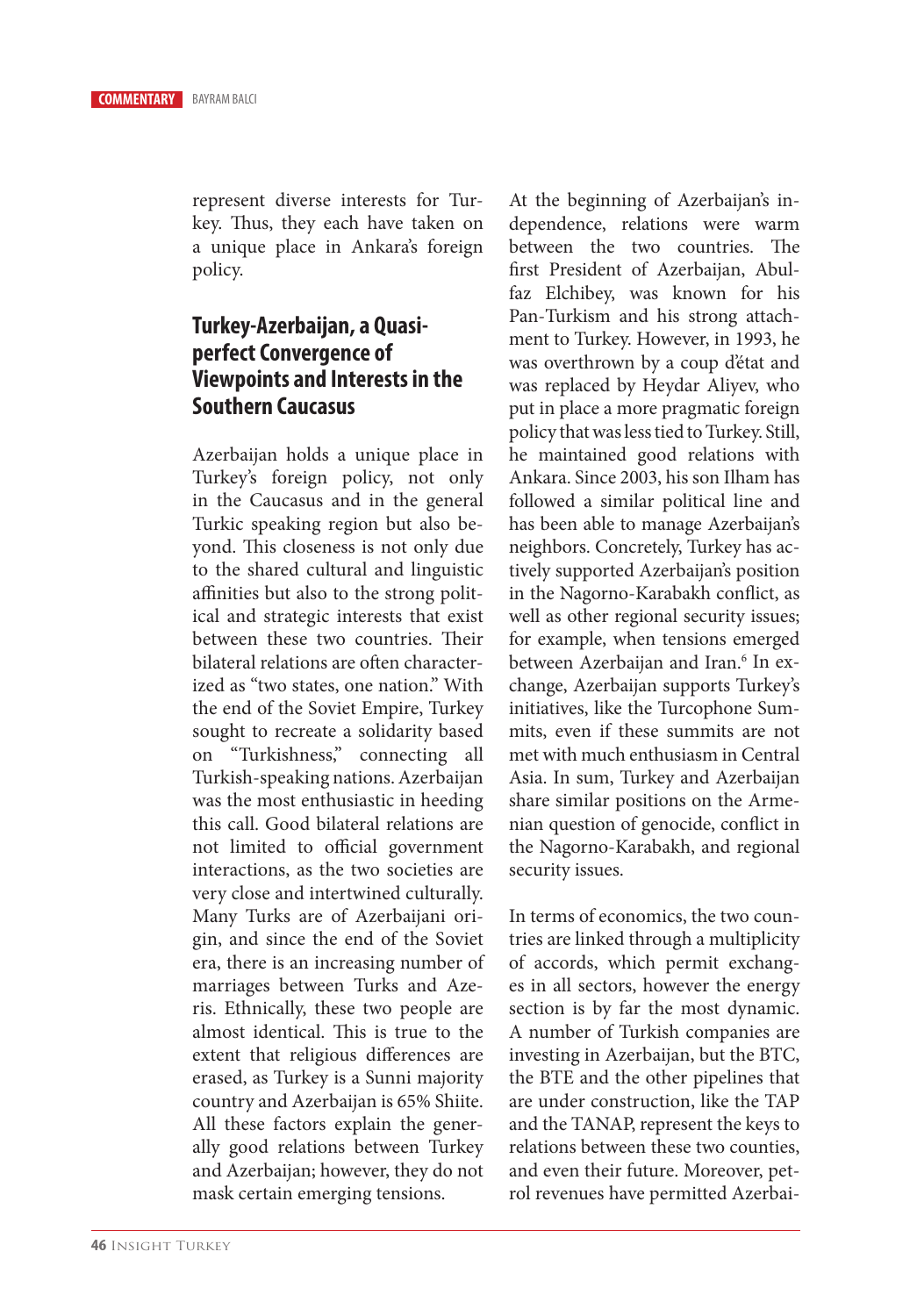

jan to massively invest in the Turkish economy.7

In the area of ideas, relations are even more developed and have history. The Turkish Republic was ideologically founded by the intellectuals who were in same cases originated from Azerbaijan. The Soviet "parenthetical" was not an obstacle to renewing the cultural and religious relations between the two countries when the Soviet Union collapsed. Turkish television networks are avidly followed in Azerbaijan, and the similarity of the language is apparent in the streets of Baku. In the religious domain, Azerbaijani Shiism and Turkish Sunnism do not hinder cooperation be-

tween the two countries. The Turkish Religious Affairs Administration, "Diyanet," cooperates with the Spiritual Leader of Baku, and a number of Turkish Islamic movements are implanted in Azerbaijan, like the disciples of Suleyman Hilmi Tunahan, or those of the mystic Nakshibendi Osman Nuri Topbas. Finally, in the area of education, there is the strong presence of the educational institutions set up by Fethullah Gulen. A number of his followers have set up universities as well as dozens of schools and exam preparatory schools.<sup>8</sup>

Thus, relations between the two countries are excellent at all levels. They are grounded but it does not mean that Prime Minister Recep Tayyip Erdoğan and İlham Aliyev, the Prime Minister of Azerbaijan in Baku, Azerbaijan. AA / Vugar Ibadov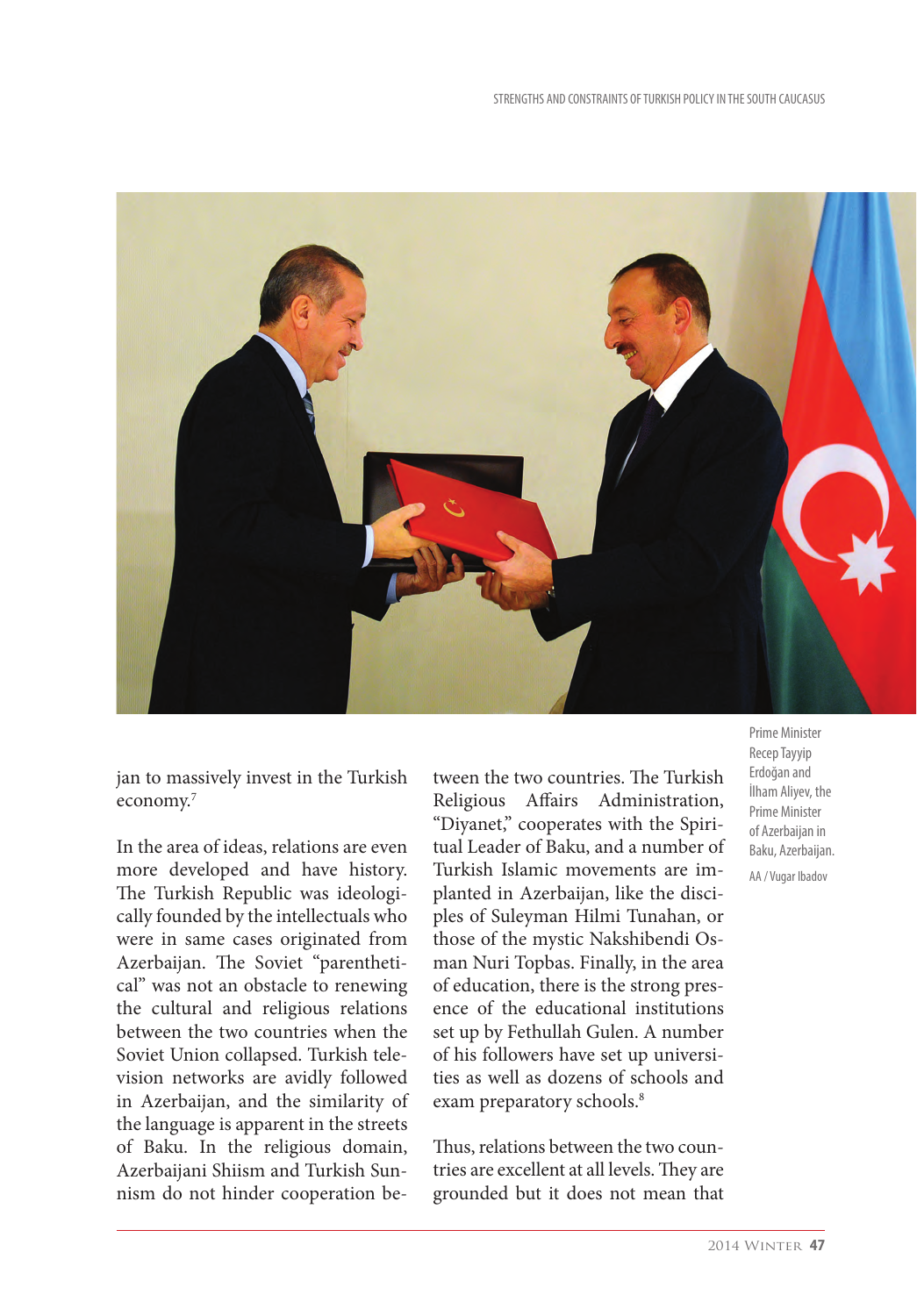certain tensions do not exist. In particular, when Ankara moves towards normalizing its relations with Armenia, it meets with strong resistance from its Azerbaijani ally. The next section will demonstrate how Turkey's foreign policy towards Armenia is decided, really, in Baku rather than in Ankara.

## **Turkey-Armenia, an Impossible Reconciliation?**

Relations between Turkey and Armenia remain, to say the least, very delicate and complex, as history and the frozen conflict in the Nagorno-Karabakh weigh heavily on the present. Turkey did recognize Armenia's independence at the end of the Soviet era and considered establishing diplomatic relations with Yerevan. However, these relations were short lived. In 1993, in solidarity with Azerbaijan, Turkey closed its borders with Armenia to protest against the occupation of Karabakh and certain other Azerbaijani towns by the Armenian forces. Ever since, this cold conflict has been an insurmountable obstacle in the normalization of relations between the two countries and has had an impact on Turkey's foreign policy in the Caucasus.

The other thorny issue is the question of the Armenian genocide. Armenia qualifies the massacre of the Armenian populations in 1915 under the Ottoman Empire as genocide and actively advocates in the international community to have it recognized as such.<sup>9</sup> Turkey does not deny the mas**No longer having to serve the role of the buffer zone between East and West, Turkey aspires to become a major political actor and to impose itself on the regional scene in the post-Soviet era**

sacres, but it contests the extent of the tragedy, which it argues took place in the context of the Russian-Turkish wars and these tragic events had an impact on all parties involved.

Also, but none the less not a marginal issue, the exact demarcation of the border between the two countries is a subject of controversy. Turkey fully recognizes its actual borders, but Ankara still considers that Yerevan is ambiguous on this issue and has invited it to clarify its position on the official border.<sup>10</sup>

Having been stuck in an impasse throughout the 1990s, relations with Armenia have improved since the AK Party came to power and introduced its foreign policy of "zero problems with neighbors." Turkey has tried to improve its relations with all of its neighbors. The first steps were made in 2008, within the framework of "football diplomacy." Taking advantage of soccer matches between Turkey and Armenia in 2008 to qualify for the Euro Cup, President Abdullah Gul and his counterpart, Serzh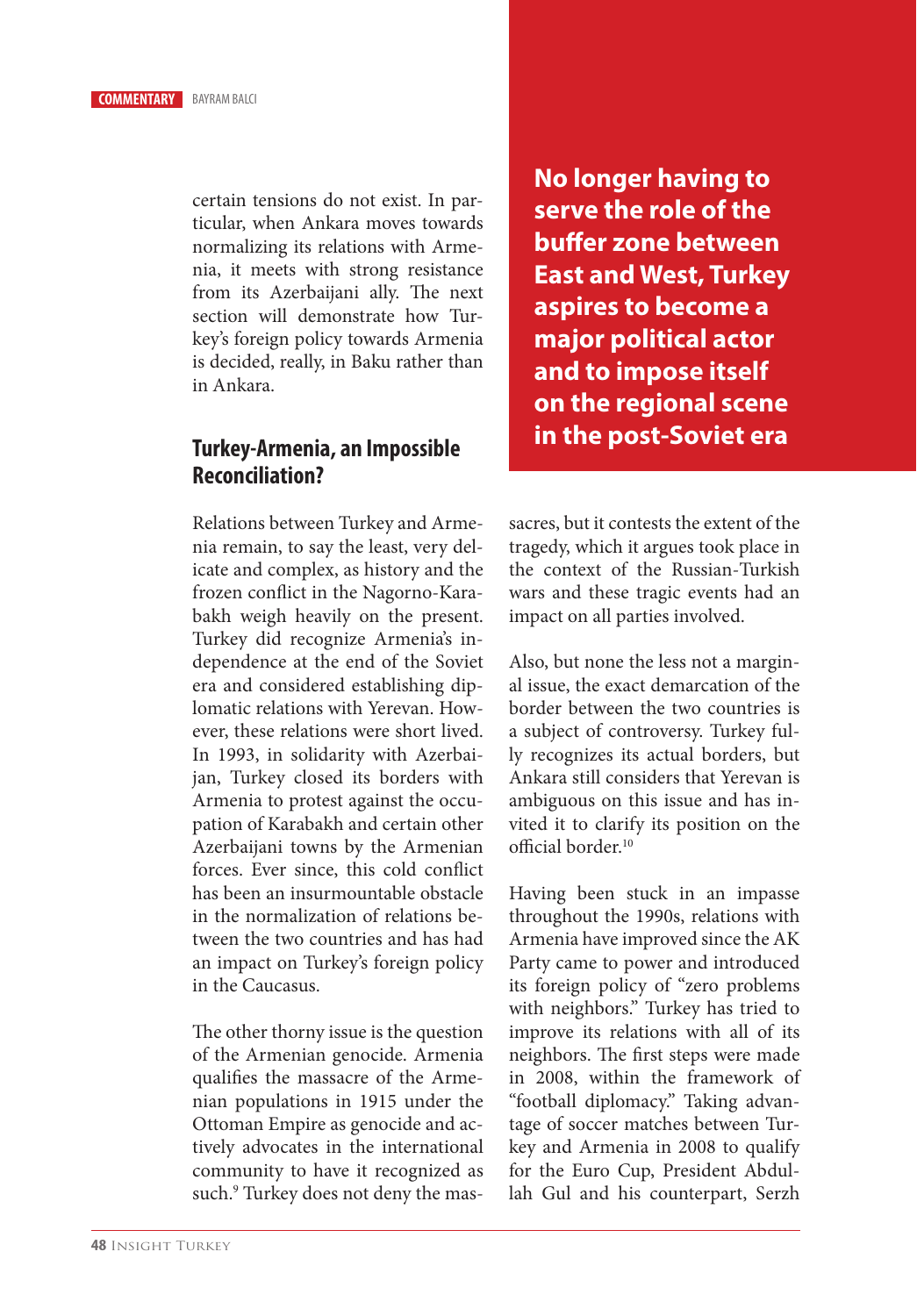Sargsyan, held mutual visits. These visits, undoubtedly, opened the door for dialogue and other bolder initiatives. Secret negotiations led to the preparation of the "Negotiation of the Protocols" to normalize relations between Turkey and Armenia."<sup>11</sup> However, these efforts, no matter how sincere they may have been, fell to the weigh side under the reaction and pressure coming from Azerbaijan, who accused Turkey of treason and trying to marginalize Baku from the negotiations, especially excluding the Nagorno-Karabakh from the equation. In retaliation, Azerbaijan threatened to increase the price of oil and other derivative products exported to Turkey. Azerbaijan even threatened to use Russia as a transport route for oil and gas instead of Turkey.12 Thus, Azerbaijan's leverage over Turkey compromised the successful resolution of these Protocols and the revelations to the public of these secret talks forced the two parties to retract themselves from previous positions, holding a much less conciliatory stance. In fact, the Protocols failed to obtain the approval of the two parliaments without which any normalization is impossible.

However, this failure to achieve normalization cannot be viewed as a total failure. The process allowed Turkish and Armenian negotiators to meet. It also encouraged civil society on both sides of the border to start a serious discussion and to reflect upon these painful topics. Initiated before these political discussions took place – the dialogue between historians, intellectuals, and academics now is a new

development and opens the door to many other initiatives. True, next year's commemoration in 2015 of the hundred year old tragedy of 1915 risks polarizing the two camps but the first efforts of negotiations gives us hope that dialogue is possible. Indeed, in April 2014, the Turkish Prime Minister's official expression of condolences for the descendants of the Armenian died in 1915 under Ottomans was a step forward in the rapprochement between Turkey and Armenia.<sup>13</sup>

## **Turkey and Georgia, the Bridge Between the Caspian and Europe**

Turks and Georgians have a long common history marked by conflicts of bordering countries. The Ottoman Empire dominated for a longtime part of the current Georgian territory, notably the province of Ajaria, which was islamicized as of the 16<sup>th</sup> century. Despite this tumultuous past, the advent of an independent Georgia from the Soviet Union in 1991 allowed a development of good relations between Ankara and Tbilisi, which Turkey privileged for two reasons. First, for Turkey, the Georgian territory is an entrance corridor to the Caucasus and Central Asia or Turkic World, beyond the Caspian Sea.14 Second, Georgia possesses fundamental importance for Turkey since the hydrocarbons of the Caspian Sea pass through the country to reach the Turkish ports and the international markets.

Reciprocally, Turkey is a key country for Georgia for at least two reasons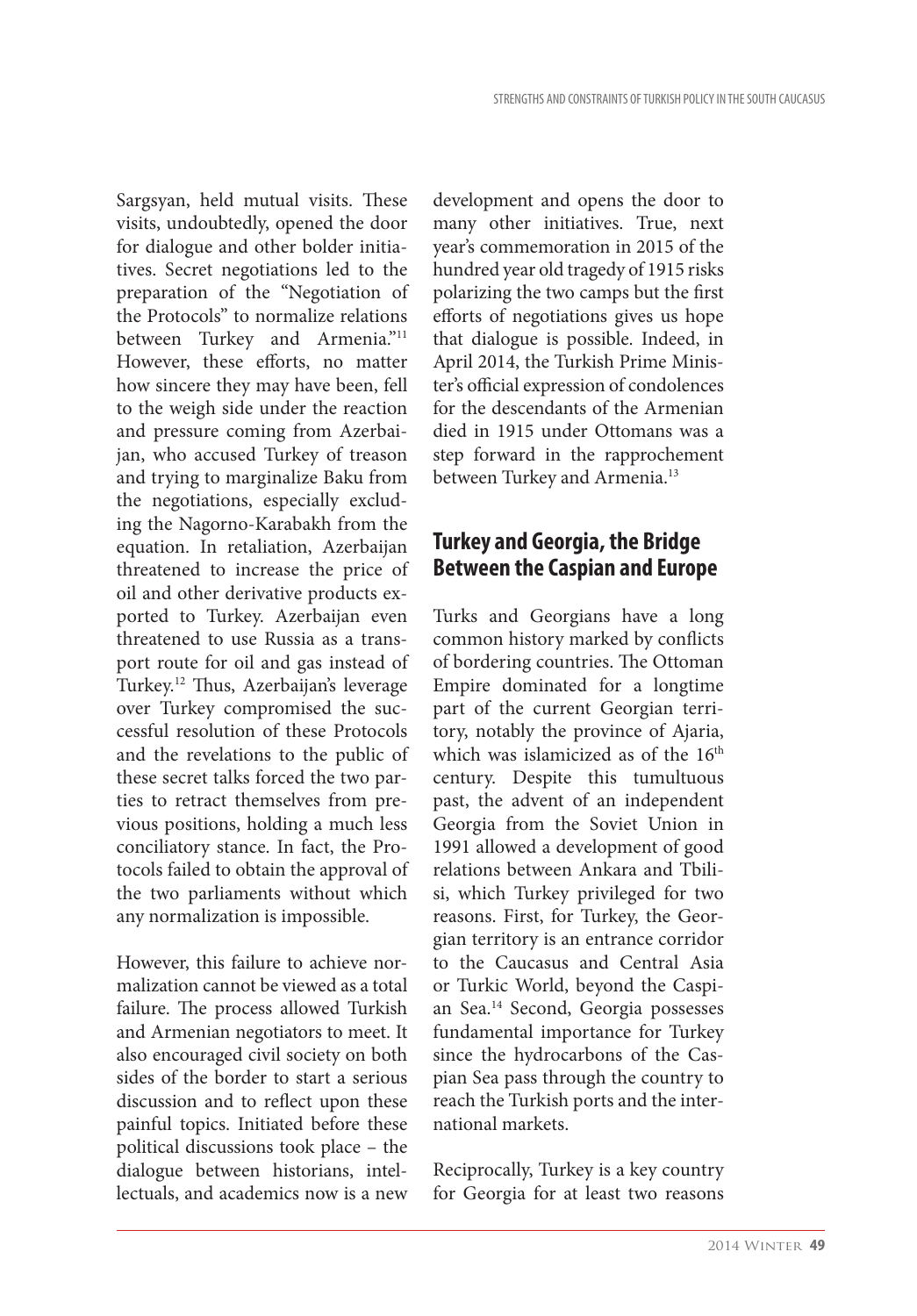as well. First, it is a window toward Europe for Georgia. Turkey's negotiations for EU membership are of great importance for Tbilisi, as it aspires to go beyond its own Caucasus enclave. Second, in the context of its conflictual relations with the other

**The diplomatic initiative to create the "Caucasus Stability and Cooperation Platform" by only grouping regional actors to manage regional problems, quickly showed the limitations of Turkey's power**

> regional superpower, Russia, Georgia needs Turkey as a balancing power, in particular, to overcome its economic problems and counter the Russian markets, which have been closed to it since the war between Georgia and Russia in 2008.

> Thus, since their establishment in the early 90s, relations between Georgia and Turkey have been warm and carefully maintained through regular mutual visits. The change of power that occurred with the Revolution of the Roses in 2003, and the failure at the ballot box for Saakashvili in October 2012 with the arrival to power of his rival Bidzina Ivanishvili only had a limited amount of repercussions on the good relations with Turkey. Still, these relations are sometimes difficult to manage for Turkey since the AKP came to power and established

a rapprochement policy with Russia. Georgia's pro-Western stance and its desire to enter NATO have rendered Turkey's dual attempt to have good relations with both Russia and Georgia difficult to navigate. Thus, in August 2008, when Russia invaded a part of Georgia, which was seeking to recuperate its secessionist province of South Ossetia, Turkey found itself in a very awkward position. The diplomatic initiative to create the "Caucasus Stability and Cooperation Platform" by only grouping regional actors to manage regional problems, quickly showed the limitations of Turkey's power in its immediate surroundings.<sup>15</sup>

The generally good relations between Turkey and Georgia encounter on occasion minor tensions. The activism of the Abkhazia minority of Turkey regularly stirs up trouble, as they maintain commercial activities with Abkhazia. But this region of Georgia is secessionist. As Tbilisi tries to quell the insurgency, it looks at the exchanges with Turkey with a critical eye, recognizing that they are out of its control.

Meanwhile, there also exist some religious tensions between the two countries. Georgians, in particular the Georgian Church, which has seen an increasing political role over recent years, does not appreciate the religious activism of certain Turkish groups on its territory, in particular in Ajaria. More prosaically, the building of new mosques or the restoration of older ones abandoned during the Soviet era, which are financed by the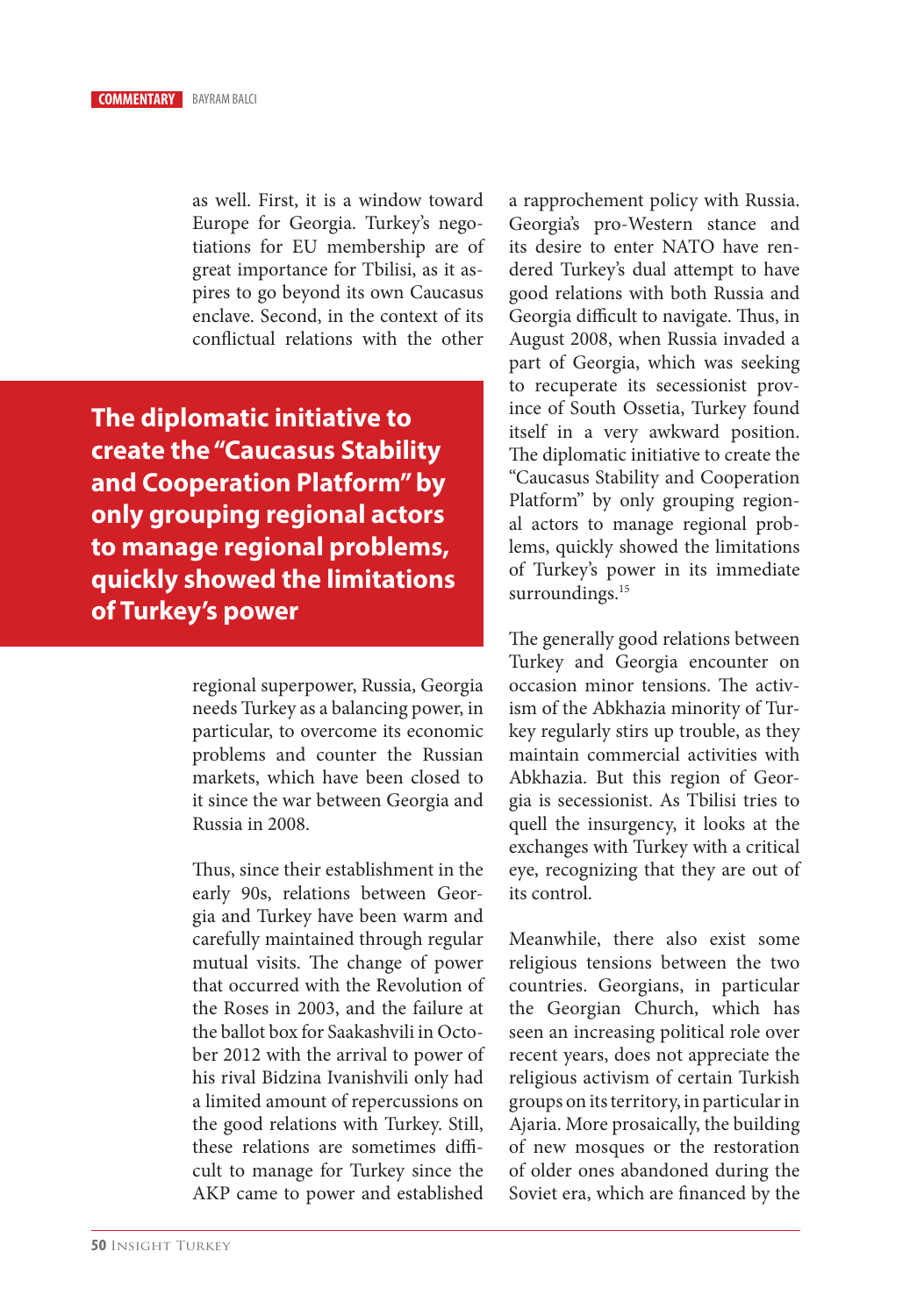private initiatives of certain groups, like Suleyman Tunahan's group, are badly perceived by certain segments of the population, who feel that their Christian identity is being threatened. Similarly, Turkey is seeking to rebuild the Aziziye Mosque in Batumi, a vestige of the Ottoman past and domination of the region.16 To counterbalance and resolve these tensions, Turkey has offered to restore old Georgian Churches in Turkey. These cooperation efforts are continuing but their final outcome remains uncertain. Their success depends on the strengthening of bilateral relations.

Finally, the question of Meshkete is divisive. The Meshketians, also known as the Ahiska, are a small Turkish minority from Georgia – deported in 1944 from their villages in the steps of Central Asia. After the end of the Soviet era, similarly to a large number of peoples of the Caucasus, many who were deported are seeking to return to their homes. Supported by Turkey in their quest to return home, these numerous Meshketians have not obtained Tbilisi's agreement to return to their lands, despite multiple promises.

Overall, relations between Turkey and Georgia are very good. The development of the pipeline projects, in particular the TAP and the TANAP will render the Turkish and Georgian economies even more complementary and interdependent. Similarly, the annexation of the Crimea by the Russians will most likely slow the progress of a renewal of Russian-Georgian

relations, which Prime Minister Ivanishvili had begun and will instead reinforce relations between Ankara and Tbilisi.

## **Conclusion**

At the end of the Soviet era, the Caucasus and Central Asia have taken an important place in Turkey's foreign policy. However, Ankara's ambitions have been beyond its actual capacity for action. So, it has returned to a more pragmatic and realist posture. Consequently, Turkey's foreign policy in this region has somewhat neglected Central Asia but maintained a keen interest in the Caucasus, in particular, because of its importance in the energy sector. Furthermore, the diplomatic initiative of Foreign Minister Davutoğlu has it as a central goal to better Turkey's relations with its neighbors, and notably Armenia. The normalization of its relations with these countries remains one of Turkey's priorities, not only for economic reasons but also for political and symbolic ones – as Turkey wants to appear as a country at peace with its neighbors. This situation has become ever more pressing in the Caucasus, as Turkey is trying not to become more embroiled in the Syrian civil war and also is seeing its relations with countries of the Middle East deteriorate.

For Ankara, however, for its relations to improve with Armenia, the conflict of the Nagorno-Karabakh must be resolved. Thus, Turkey's best bet for partnership in the region is